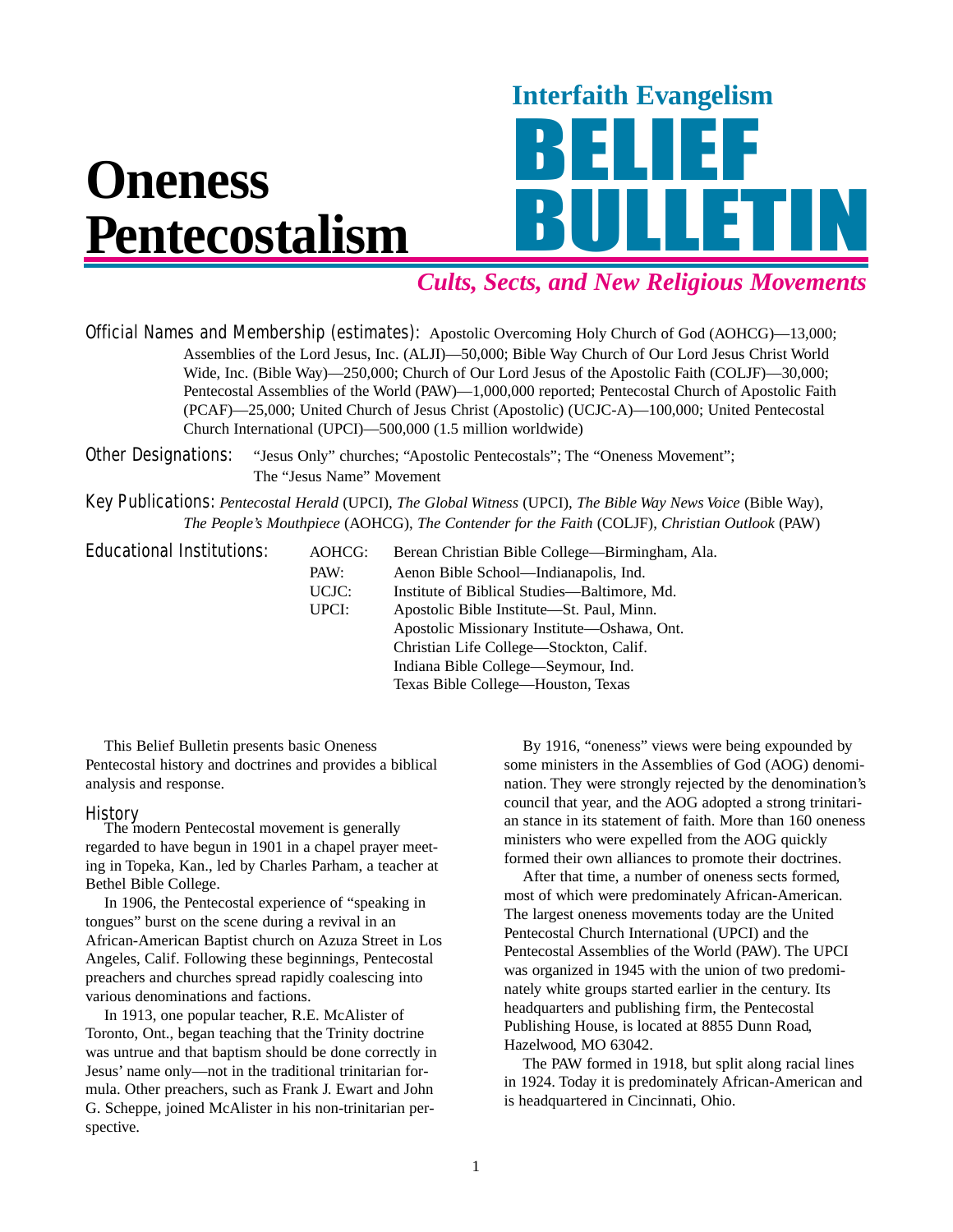# Doctrinal Beliefs

### **Oneness Pentecostal Sources of Authority**

Oneness Pentecostals of all branches affirm the authority of the Bible for doctrine. Many, however, utilize only the King James Version to proof text their unique doctrines. In addition, many Oneness advocates rely on the unbiblical revelations received by various Oneness leaders whom they regard as divinely inspired or anointed interpreters of the Bible. For example, many in UPCI consider the writings of Frank Ewart and John G. Scheppe as authoritative.

**Biblical Response:** The Bible is the inspired, inerrant, and infallible Word of God (see 2 Tim. 3:16-17; 2 Pet. 1:20-21). It is the final authority for the Christian on all matters of faith and doctrine. No single translation or human interpretation can be regarded as infallible. All modern writings or "revelations" must be analyzed in light of sound principles of biblical interpretation.

#### **Only One God**

Oneness Pentecostals declare that the Godhead consists of only one Person and deny the traditional doctrine of the Trinity. They maintain that the only real "person" in the Godhead is Jesus. Thus, they are often referred to as the "Jesus Only" Movement. They maintain that God exists in two modes, as the Father in heaven, and as Jesus the Son on earth. Nevertheless, they are the same person, not two separate persons. The Holy Spirit is not regarded as a person at all, merely a manifestation of Jesus' power or a synonym for Him. Several verses are quoted to establish this view, such as Colossians 2:9 (NKJV), "For in Him (Jesus) dwells all the fullness of the Godhead bodily." Oneness theologians would argue that if the Father and the Son were separate, then the Godhead could not fully dwell in Christ. Matthew 28:19 also affirms their views that Jesus commanded His disciples to baptize in the "name" (singular) of the Father, the Son, and the Holy Spirit.

Jesus is said to have two natures: human and divine. Thus, when He died, only His human nature died. Also, when Jesus prayed, it was His human nature praying to His divine nature—not to a separate Father in heaven.

**Biblical Reaponse:** The Oneness Pentecostal view of God is similar to the ancient heresy of Modalism. Modalism is the belief that one God existed in time in three distinct modes of being: first as the Father in heaven; second, bodily as the Son on earth; and finally as the Holy Spirit.

The Bible indeed teaches the existence of only one God (Deut. 6:4). Nonetheless, historic Christianity maintains that the doctrine of the Trinity (or tri-unity of God) is taught in Scripture. The Bible teaches that the one God exists eternally in three separate and distinct Persons of the Father, Son, and Holy Spirit.

Colossians 2:9 does not teach that the totality of the Godhead was in the body of Jesus, but rather that Jesus

embodied the totality of the divine nature and God is totally revealed in Him. If the Father and the Son are the same person, then the Oneness teachers have a difficult job explaining how the Father and the Son can love each other (See Matt. 3:17; 17:5; John 3:35; 5:20; 2 Pet. 1:17), talk to each other (see John 11:41-42; 12:28; 17:1-26), and know each other (see Matt. 11:27; Luke 10:22; John 7:29).

Matthew 28:19 clearly reflects the trinitarian concept that the "name" (authority and characteristics) of the one God is incorporated in the three Persons of the Godhead: Father, Son, and Holy Spirit (see 1 Cor. 8:6; 12:4-6; 2 Cor. 1:21-22; 13:14; 1 Pet. 1:2). (See the following verses affirming the personality and deity of the Holy Spirit: Luke 12:12; John 15:26; Acts 5:3-10; 13:2-4; 1 Cor. 12:11; Eph. 4:30; Heb. 3:7.)

#### **Salvation—Four-fold Legal Requirement**

The Oneness Pentecostal movements generally teach that to receive and maintain salvation, a person must adhere to four essential requirements.

#### **1. Faith in Jesus Only**

Oneness teachers would agree that salvation requires putting one's full faith in the Jesus of Oneness doctrine, that is the Jesus who is the totality of the Godhead, who died on the cross as an atonement for sin, and who rose again from the dead.

### **2. Repentance and Baptism in the "Name of Jesus"**

Acts 2:38 is used as evidence that the early church baptized only in the name of Jesus. They maintain that baptism in the trinitarian formula is invalid since it implies belief in three gods. They claim Matthew 28:19 is not to be taken as a command to baptize in that formula.

#### **3. Speaking in Tongues**

Like most traditional Pentecostals and charismatics, Oneness Pentecostals teach that speaking in tongues is a gift to be exercised today. However, unlike most traditionalists, the Oneness movements maintain that speaking in tongues is not just a post-conversion indicator of the filling or baptism of the Holy Spirit, but an essential ingredient in the salvation experience itself.

#### **4. Adherence to Holiness Standards**

Most Oneness Pentecostals teach that once salvation is gained initially by the preceding ingredients, it must be maintained by daily adherence to legalistic codes of personal behavior. Alcohol and tobacco are prohibited. Women are not allowed to cut their hair, wear short dresses or slacks, use make-up, or wear jewelry. Men are expected to dress conservatively (white shirts and dark slacks), be clean shaven, and have short haircuts. Violations of these codes may result in a loss of salvation and exclusion from church fellowship.

Some small Oneness groups also practice handling poisonous snakes or drinking poison to demonstrate their faith and holiness based on Mark 16:18 in the King James Version.